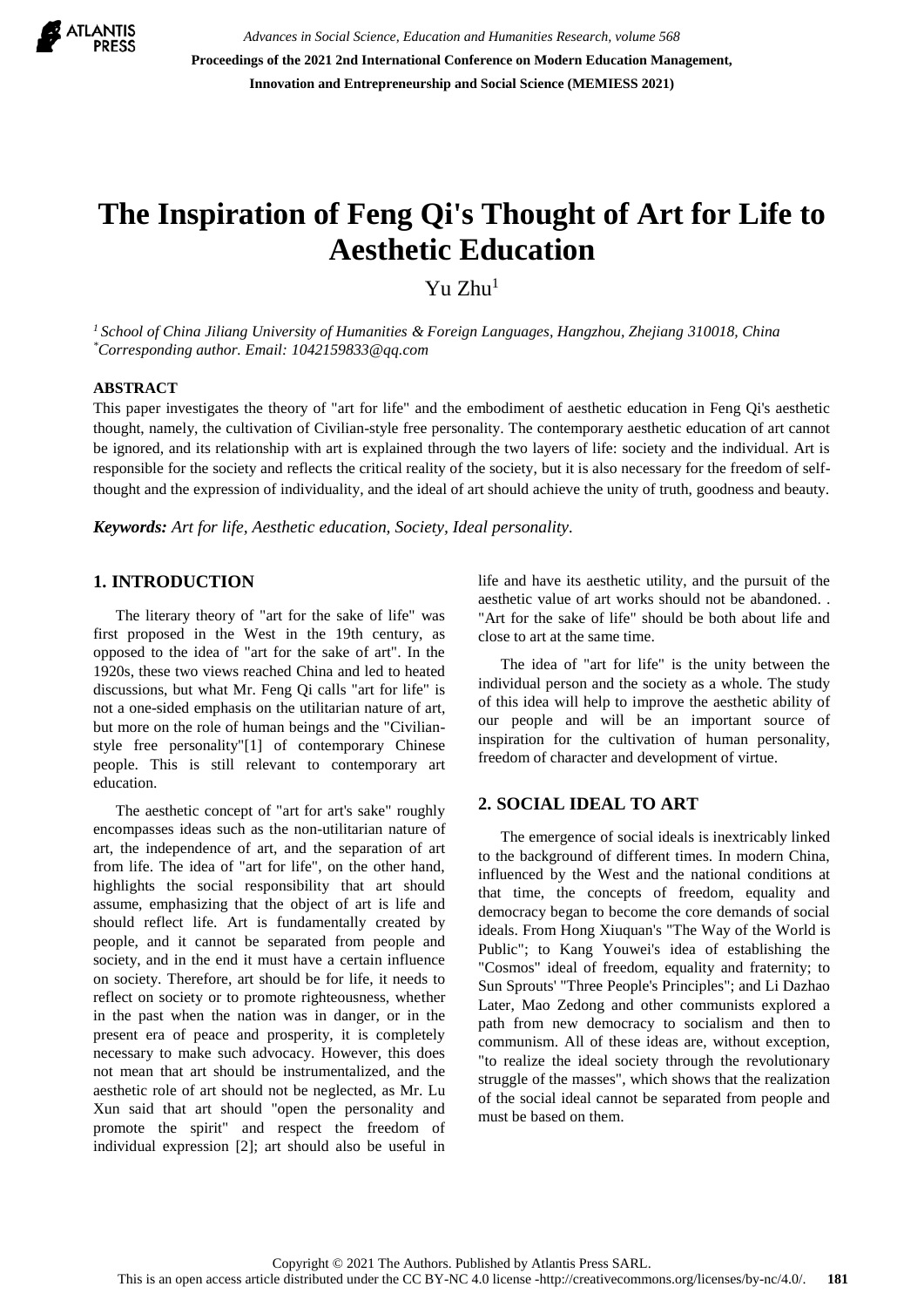Just like Marx's view that the essence of man lies in labor, it is also in labor that the essential power of man is truly realized [3], so that aesthetic ideals and artistic ideals can be associated with social ideals. In his paper, "Marx's Aesthetic Sentiments and Social Ideals," scholar Lu makes the point that "Marx defined the essence of man from the perspective of aesthetics and that aesthetics is the base of his social ideals." [4] The essential power of man lies in free labor, "built according to the laws of beauty", and the most important element of free labor is to obtain aesthetic experience from labor, thus, the "freedom" itself contains the meaning of aesthetics. The connection between beauty and social ideals can be seen in the influence of art on social life.

On the level of the real society, art should have two manifestations in "true". First, art should reflect social life, which is to have certain authenticity; on the other hand, art is not science, but should also provide wisdom and a certain understanding of truth. In addition to these, art should also "reflect the requirements and moral ideals of certain social groups" [5], that is, artistic ideals need to be combined with moral ideals, and such artistic ideals are of positive significance to contemporary social ideals. Just like the aesthetic tradition of "Vajra's Angry Eyes", which began as a description of the appearance of sculptures like Vajra, and later developed into an aesthetic category, as Mr. Feng Qi said, "Art is required to have bones, to be sentimental, and to say that art is for life" [6], which means that art should have social responsibility, and that art works should reveal social contradictions and play a critical role in reality.

But to require all art to conform to the moral requirements and political expression of a particular group's interests is clearly detrimental to the free development of art itself. Feng Qi also considered this point, and he criticized the overemphasis of literature and art to serve politics in China in the 1950s and 1980s, which he considered to be a tendency for literature to become dogmatic [6]. In addition, there was the rise of money-worship in Chinese society from the 1980s onward, which brought harm to the art field. Overemphasizing and advocating the social function of art can harm the independence of art itself, and both tendencies can seriously undermine the freedom and flexibility of artistic creation. It seems that there is a contradiction in the relationship between art and society: art is required to assume certain social responsibilities and embody "advanced morality", but the freedom of artistic creation cannot be undermined as a result. Fundamentally, the crux of the problem lies in the question of which should prevail in artistic creation when the moral expression and political demands of artistic works conflict with the freedom of creation? This is a difficult question, and the key to solving it is what Feng Qi calls the "ideal personality" and the cultivation of the individuality of human aesthetics.

## **3. INDIVIDUALIZED AESTHETICS**

What exactly is art? This is a question that is difficult to explain clearly, the most classic of which is Aristotle's discussion in the Poetics, in which he regarded art as an imitation of the real world. Perhaps one should not dwell too much on what is art, but can talk about art with a natural attitude, like the initial image of art was produced by the primitive ancestors for rituals such as dance, music and painting, indicating that art is utilitarian in nature, although later slowly when people are directly confronted with things of beauty they tend not to talk about utilitarianism and enjoy the pleasure brought by beauty, but it can still be found Art is fundamentally utilitarian in nature. In the elaboration of art-related issues, Mr. Feng Che focuses on the practical utility of art, such as "art reveals the logic of life with individualized images and contributes to the freedom and development of human personality [7]."

In China, from the hereditary system instead of the Zen system, ethics gradually become the mainstream of Chinese culture.As Mr. Qian Mu said, "Chinese culture has always been religious and political, political and humanistic, humanistic and artistic", and during these thousands of years, the ethical system has always influenced China, including the influence on art. He always followed the principle of respecting the development of individuality and made a profound criticism of the traditional Chinese philosophy's bondage to human nature, firmly opposing the rational authoritarianism of the three rules and the five rules, and advocating the free development of individuality [8]. Artistic thought is focused on life, and its ultimate purpose is to enable people to come closer to an ideal personality. The artistic ideal comes from the artistic imagination, which is part of the figurative thinking. Artistic imagination requires the infusion of figurative intuition and feelings, the combination of emotions and scenes, which is different from theoretical thinking that uses concepts and categories to grasp reality [9].

What is the influence of art on life, in addition to the utilitarian nature of art as previously mentioned, the relationship between freedom of beauty and individuality should also be focused on. An important principle of a Civilian-style free personality is consciousness and voluntariness, that is, the free will of the person. Like the definition of moral freedom by Feng Qi: a truly free moral act is a conscious and voluntary one, with the unity of the conscious and voluntary principles, the unity of will and reason [10] (P220). And those moral acts that are done through human instincts or habits, which also have good values, are also moral acts, but are not free moral acts. In other words, the utility of art, in its role in society, should be based on the conscious and voluntary free will of the creator in the creation of art in order to meet the requirements of moral claims and political expression.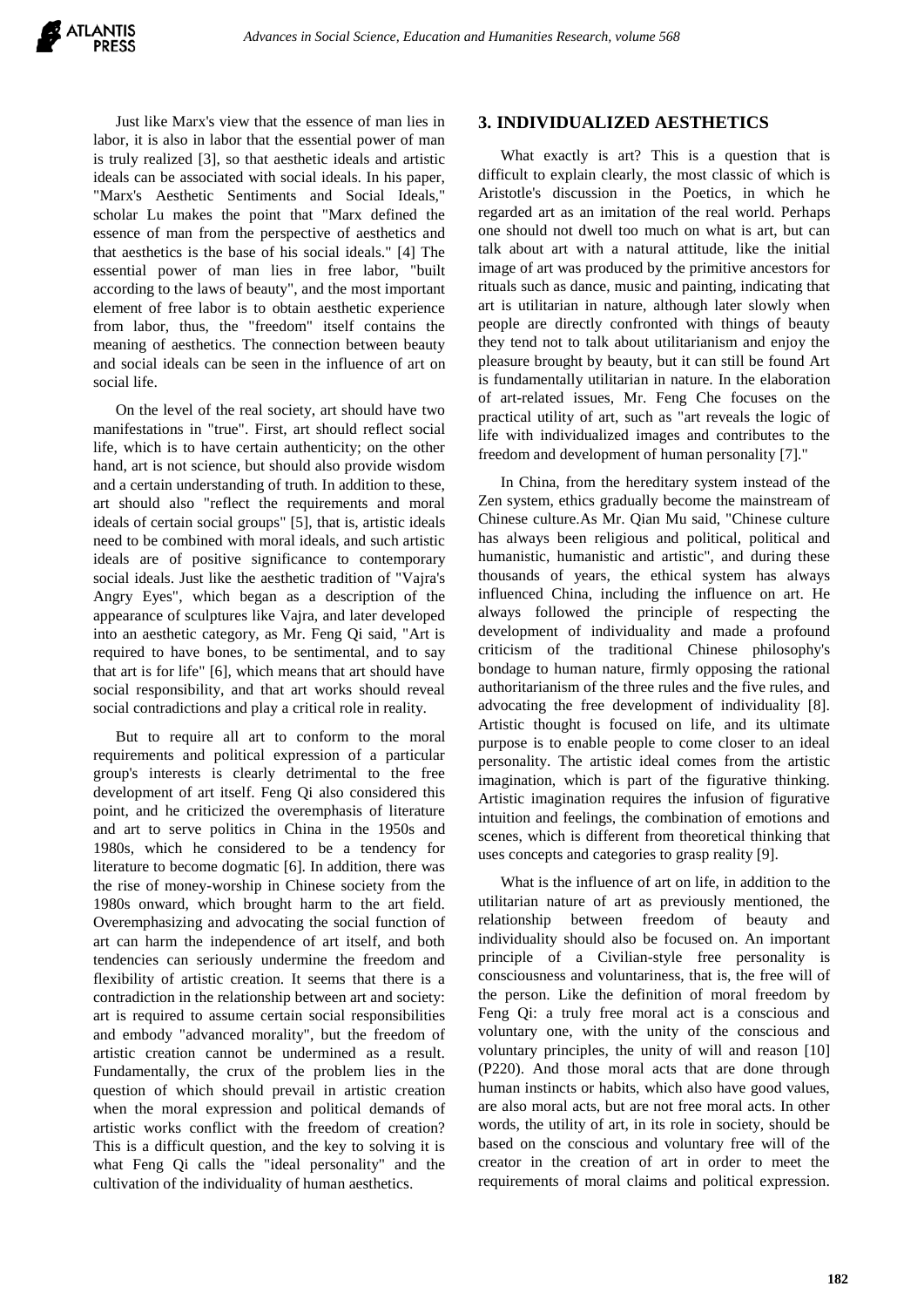Only artistic activities and works created under this premise can truly realize the "art for life", the artistic ideal of freedom of artistic creation and the unity of truth, goodness and beauty.

# **4. AESTHETIC EDUCATION AND THE CULTIVATION OF A "CIVILIAN-STYLE FREE PERSONALITY"**

The question of what is the ideal personality has been repeatedly discussed in the history of Chinese philosophy. From the time Confucius proposed the "sage", the "saint" became the most ideal personality in the minds of ancient Chinese people. Professor Gao Ruiquan, in his book Modern Chinese Spiritual Traditions, studied the ideal personality in history and summarized three characteristics of the ideal personality of the "sage": First, the "sage" is absolutely beyond the ordinary people; second, the "sage" has the ability to perfect himself. "The saint has perfection, and the saint has extreme elitism [11]. Therefore, the personality of the "saint" is almost a symbol of a special rational authoritarianism. The most distinctive feature of this personality is that it pursues the "public" of the Divine Principle and ignores or even gives up the "private" of the individual, which is lacking in individuality and difficult for ordinary people to do. Throughout history, there are very few "saints". So in modern times, the ideal personality has changed from "saint" to "commoner", and individual consciousness has gradually awakened.

As to what kind of ideal personality should be cultivated in the present society, we can refer to what Mr. Feng Qi considers as the ideal personality, that is, the "Civilian-style free personality". It is the pursuit of the ideal realm of unity of truth, goodness and beauty. The reason why I say "civilianized" is that this ideal pursuit is different from the pursuit of "saints" in ancient times. The state of reality. This state of reality gradually unfolds in the course of man's continuous pursuit of freedom and his conscious labor. It can be said that the practice of the doctrine of the ideal personality of Archimedes is conducive to the comprehensive development of man [12].

In Feng Qi's view, the formation of human virtue is inseparable from aesthetic education. First of all, using individualized sensual images as a medium can cultivate a person to achieve a truly free personality. For virtue to become a truly free expression of personality and for wisdom to reach rational intuition, it is necessary to realize it through individualized sensual images and aesthetic activities. In addition, the utilitarian nature of art is usually expressed in the positive effect of the aesthetic experience of art and the aesthetic experience on the spiritual uplifting and personality development of man. The value of art lies not only in the spiritual growth of people, but also in the importance of the aesthetic experience for the free and comprehensive development of people. Again, from the perspective of education, the creation of art should be based on the premise of truth and goodness, that is, to cultivate and shape a fully developed and free human being. Aesthetic, moral, and intellectual education are all three important, and each of them should not be neglected [13]. Finally, the practical aspect should be specific to how to cultivate one's aesthetic ability, which in general means exercising one's skills from labor, enhancing rational thinking from learning and thinking, and discovering beauty and improving aesthetic ability from the appreciation of art. In addition to its usefulness to society, art should also have individual and free beauty for individuals. Everyone can enjoy freedom in the appreciation of beautiful things and in the appreciation of artworks, and we can all individually have a beautiful personality. Therefore, the cultivation of this ideal personality can be realized through the way of art, and a "civilianized free personality" is not only a realm of artistic aesthetics, but also a realm of personal life.

# **5. CONCLUSIONS**

As an important form of expression of beauty, art cannot be divorced from reality. Whether it is the formalism of "antelope hanging by the horns" or the "vajra rage" in the deep world, art is based on reality and transcends it. In other words, even though art always contains the shadow of reality in tangible or intangible ways, art is not only confined to reality. It can be seen that such "art for life" is not so much about the service of art for life as it is about the mutual satisfaction of life and art.

Art is not only a free and individual expression of our thoughts, but it should also have a social function and be able to undertake certain social responsibilities. The political and moral requirements of "for life" contained in artistic creation and the consciousness and voluntary free will of the creator are equally important, and only works of art created under such a premise can truly realize the freedom of artistic creation and the artistic ideal of unity of truth, goodness and beauty. As Mr. Xu Fuguan said, "Literary and artistic works with real vitality must be conceived from the reality of life, and is actually responsible for the reality of life" [14]. This is called "art for life".

From the standpoint of "art for life," we understand the spirit of art, reflect society, cultivate the ideal personality of individuals, and enhance personal realm. To create a free and open artistic environment is an important guide for artistic creation and the shaping of modern human character, which should also be the vitality of the aesthetic concept of "art for life".